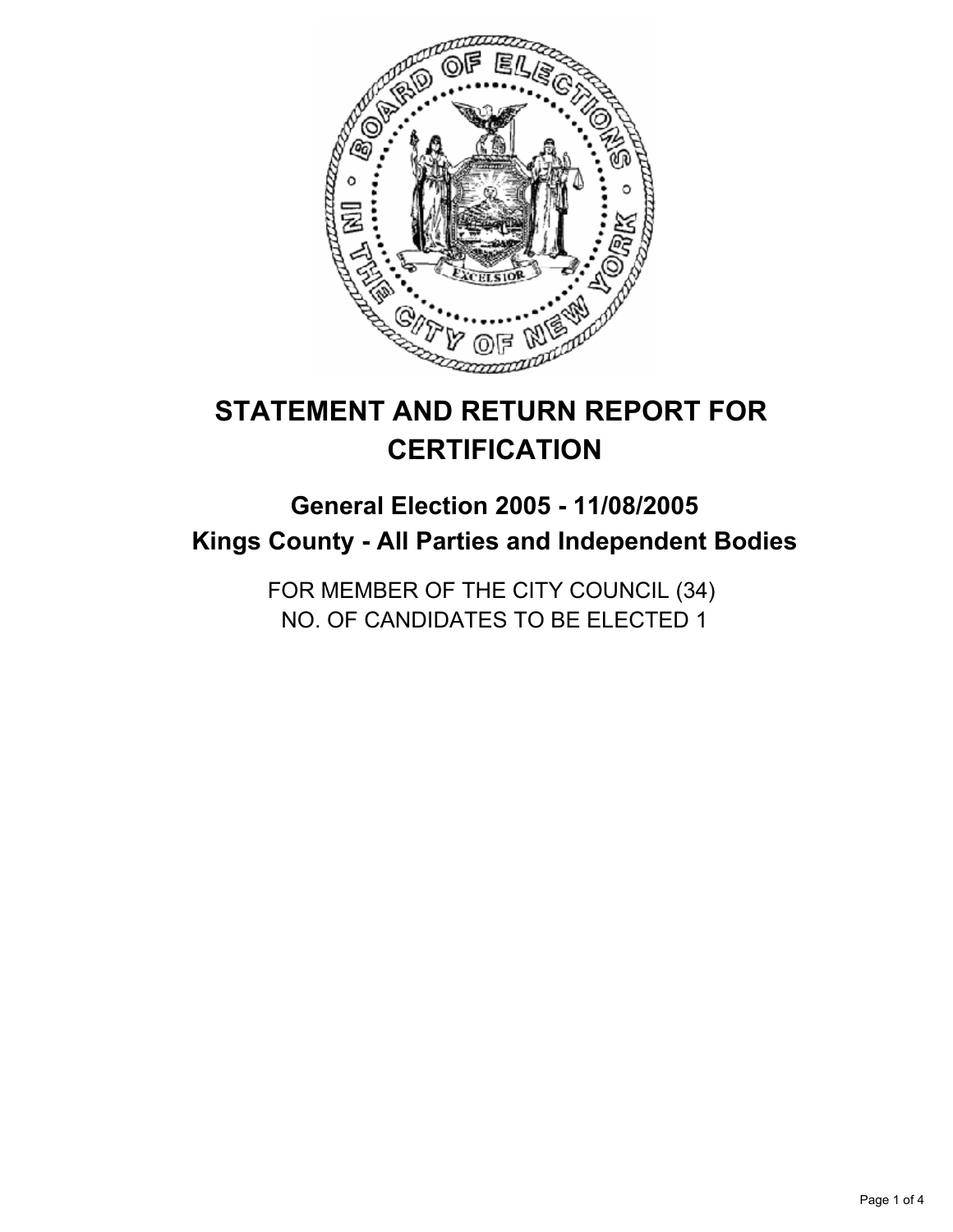

#### **ASSEMBLY DISTRICT 50**

| PUBLIC COUNTER                 | 1,973 |
|--------------------------------|-------|
| <b>EMERGENCY</b>               | 10    |
| ABSENTEE/MILITARY              | 20    |
| <b>AFFIDAVIT</b>               | 27    |
| <b>TOTAL BALLOTS</b>           | 2,030 |
| RICHARD TRAINER (REPUBLICAN)   | 178   |
| DIANA REYNA (DEMOCRATIC)       | 1,025 |
| BRYAN FARMER (INDEPENDENCE)    | 26    |
| RICHARD TRAINER (CONSERVATIVE) | 18    |
| DIANA REYNA (WORKING FAMILIES) | 148   |
| DAVID YASSKY (WRITE-IN)        |       |
| MARK BORINO (WRITE-IN)         |       |
| <b>TOTAL VOTES</b>             | 1,397 |
| <b>UNRECORDED</b>              | 633   |

**ASSEMBLY DISTRICT 53**

| <b>PUBLIC COUNTER</b>          | 13,762 |
|--------------------------------|--------|
| <b>EMERGENCY</b>               | 23     |
| ABSENTEE/MILITARY              | 111    |
| AFFIDAVIT                      | 211    |
| <b>TOTAL BALLOTS</b>           | 14,107 |
| RICHARD TRAINER (REPUBLICAN)   | 582    |
| DIANA REYNA (DEMOCRATIC)       | 7,842  |
| BRYAN FARMER (INDEPENDENCE)    | 131    |
| RICHARD TRAINER (CONSERVATIVE) | 83     |
| DIANA REYNA (WORKING FAMILIES) | 696    |
| JOY CHATEL (WRITE-IN)          | 2      |
| <b>TOTAL VOTES</b>             | 9,336  |
| <b>UNRECORDED</b>              | 4,771  |

#### **ASSEMBLY DISTRICT 54**

| PUBLIC COUNTER                 | 1,545 |
|--------------------------------|-------|
| <b>EMERGENCY</b>               |       |
| ABSENTEE/MILITARY              | 12    |
| <b>AFFIDAVIT</b>               | 14    |
| <b>TOTAL BALLOTS</b>           | 1,571 |
| RICHARD TRAINER (REPUBLICAN)   | 86    |
| DIANA REYNA (DEMOCRATIC)       | 904   |
| BRYAN FARMER (INDEPENDENCE)    |       |
| RICHARD TRAINER (CONSERVATIVE) | 8     |
| DIANA REYNA (WORKING FAMILIES) | 51    |
| <b>TOTAL VOTES</b>             | 1,056 |
| <b>UNRECORDED</b>              | 515   |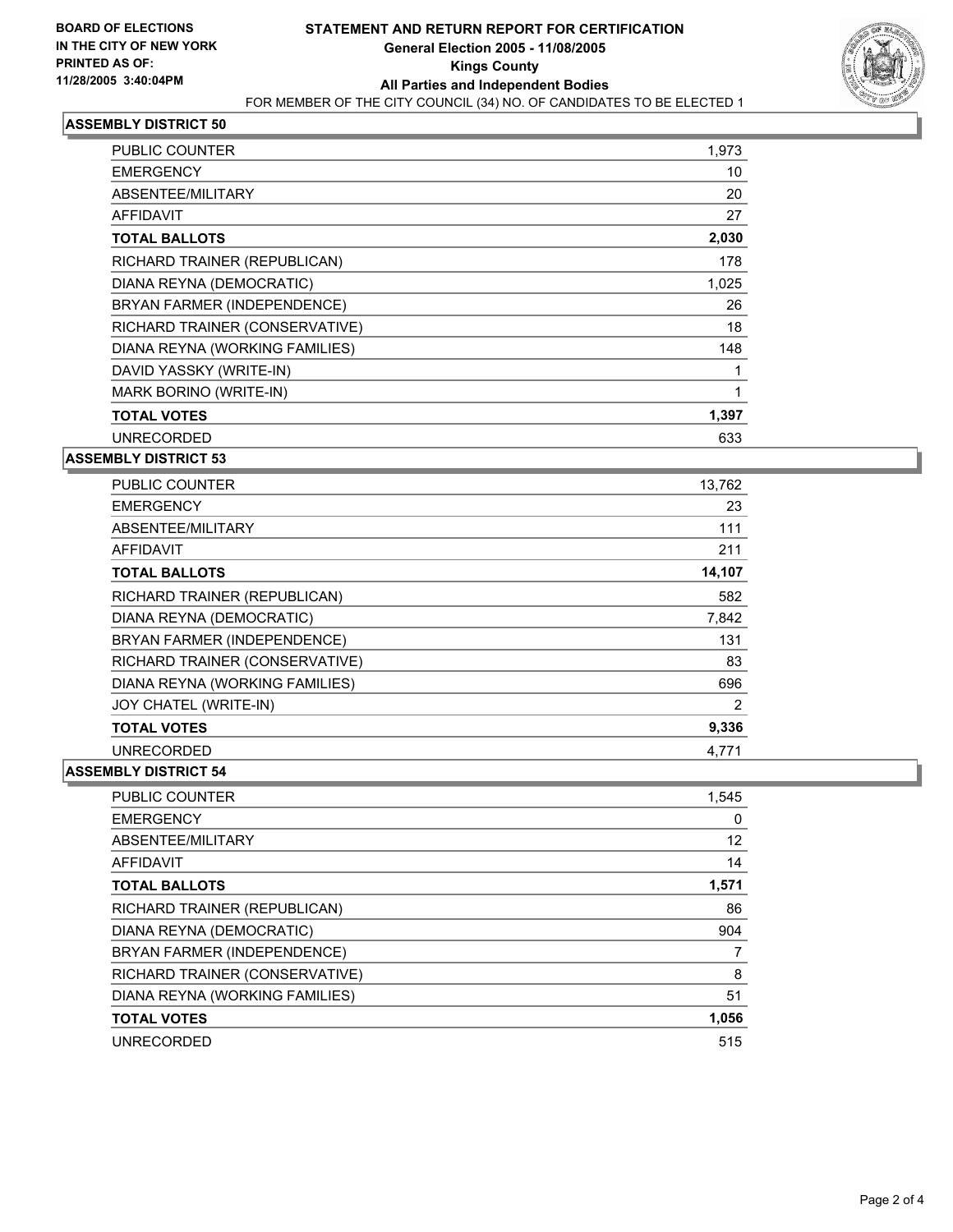

#### **ASSEMBLY DISTRICT 56**

| PUBLIC COUNTER                 | 631 |
|--------------------------------|-----|
| <b>EMERGENCY</b>               | 0   |
| ABSENTEE/MILITARY              | 4   |
| AFFIDAVIT                      | 11  |
| <b>TOTAL BALLOTS</b>           | 646 |
| RICHARD TRAINER (REPUBLICAN)   | 30  |
| DIANA REYNA (DEMOCRATIC)       | 387 |
| BRYAN FARMER (INDEPENDENCE)    | 3   |
| RICHARD TRAINER (CONSERVATIVE) | 4   |
| DIANA REYNA (WORKING FAMILIES) | 15  |
| <b>TOTAL VOTES</b>             | 439 |
| <b>UNRECORDED</b>              | 207 |